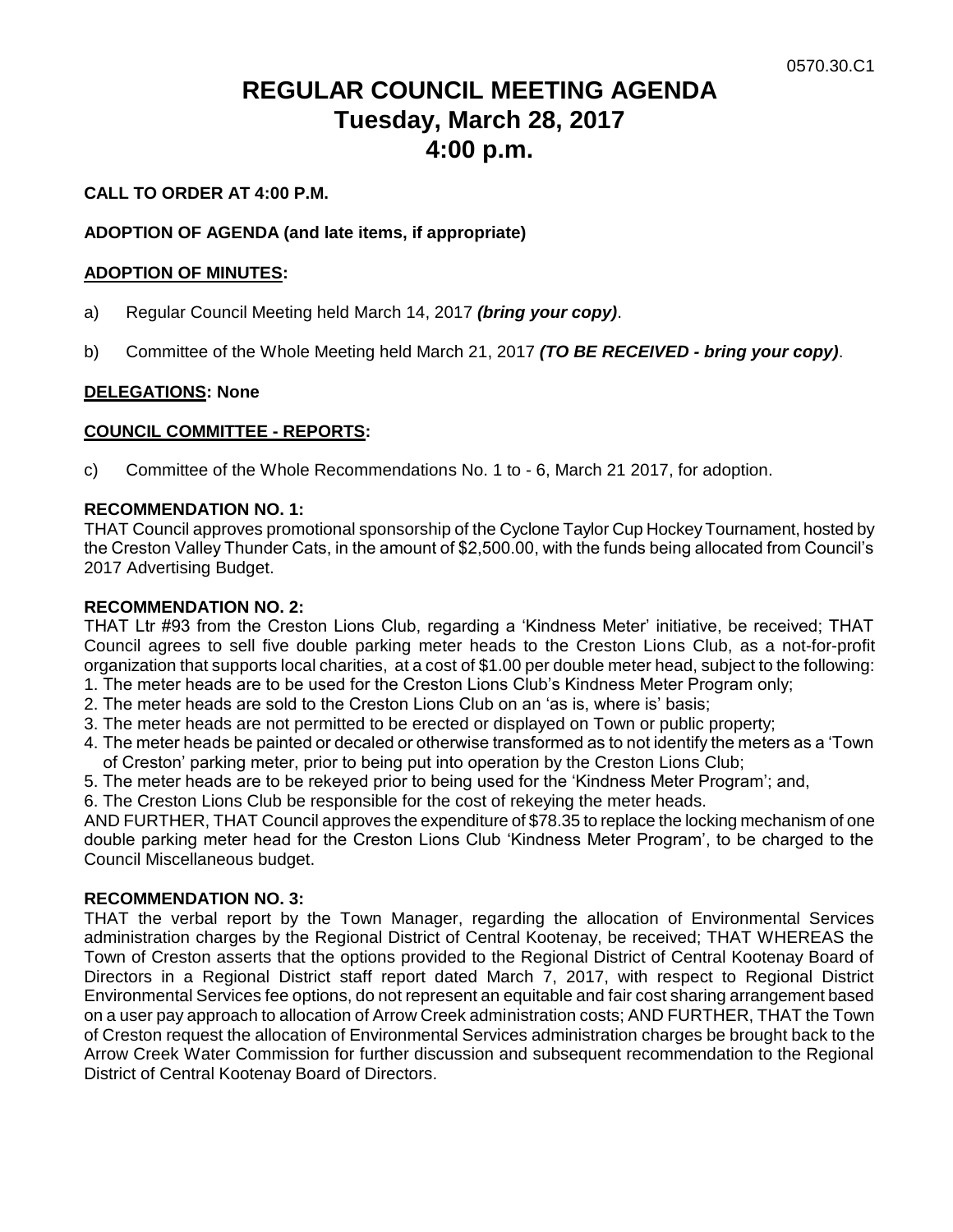#### **RECOMMENDATION NO. 4:**

THAT the verbal report by the Director of Finance & Corporate Services, regarding timing to hold a byelection for the vacant position on the Town of Creston Council, be received.

#### **RECOMMENDATION NO. 5:**

THAT Ltr #156 from the Town Manager, regarding the Applicant's Informal Meeting with respect to the Official Community Plan process, be received; THAT in cooperation with the draft Official Community Plan process for the Town of Creston, Council approves an exemption of the Town's Land Use Policy – Applicant's Informal Meeting, with respect to the requirement to hold the Applicant's Informal Meeting on the Wednesday prior to the Public Hearing, and authorizes staff to hold the Applicant's Informal Meeting for the draft Official Community Plan on Wednesday, April 19, 2017, with the Public Hearing being scheduled for May 2, 2017, or subsequently.

#### **RECOMMENDATION NO. 6:**

THAT the verbal report by the Town Manager, regarding annual revenue to the Town of Creston with respect to park booking fees, be received; AND FURTHER, THAT staff research the option to amend Delegation of Authority Bylaw No. 1855 to include staff authority to waive the park booking fees for not-for-profit organizations.

#### **Pg. Item**

- 1. Ltr #135 from the BC Healthy Living Alliance, requesting endorsement for the 'Communities on the Move' initiative.
- 5. Ltr #166 from the Town Manager, re 2017 Local Government by-election.
- 9. Ltr #154 from the Creston & District Community Complex, requesting road closures to accommodate their  $6<sup>th</sup>$  Annual Just 'Tri' It! Triathlon event on June 10, 2017.

#### **BYLAWS: None**

#### **NEW BUSINESS:**

### **REPORTS OF REPRESENTATIVES:**

- Council Member Verbal Reports
- 10. Receive Verbal Reports of Council members.

#### **GIVING OF NOTICES:**

COTW – Apr. 18, May 16, June 20, 2017 COUNCIL  $- 2^{nd}$  & 4<sup>th</sup> Tuesdays of each month; Apr. 11, 25, May 2, 23, June 13, 27 2017 OPEN HOUSE – proposed new fire station – April 8 AKBLG – Apr. 26 - 28, 2017 FCM – Jun. 1 - 5, 2017 UBCM – Sept. 25 – 29, 2017

| January   | Clr. Unruh       | February | Clr. Comer   |
|-----------|------------------|----------|--------------|
| March     | Clr. Elford      | April    | Clr. Wilson  |
| May       | To be determined | June     | Clr. Boehmer |
| July      | Clr. Unruh       | August   | Clr. Comer   |
| September | Clr. Elford      | October  | Clr. Wilson  |
| November  | To be determined | December | Clr. Boehmer |